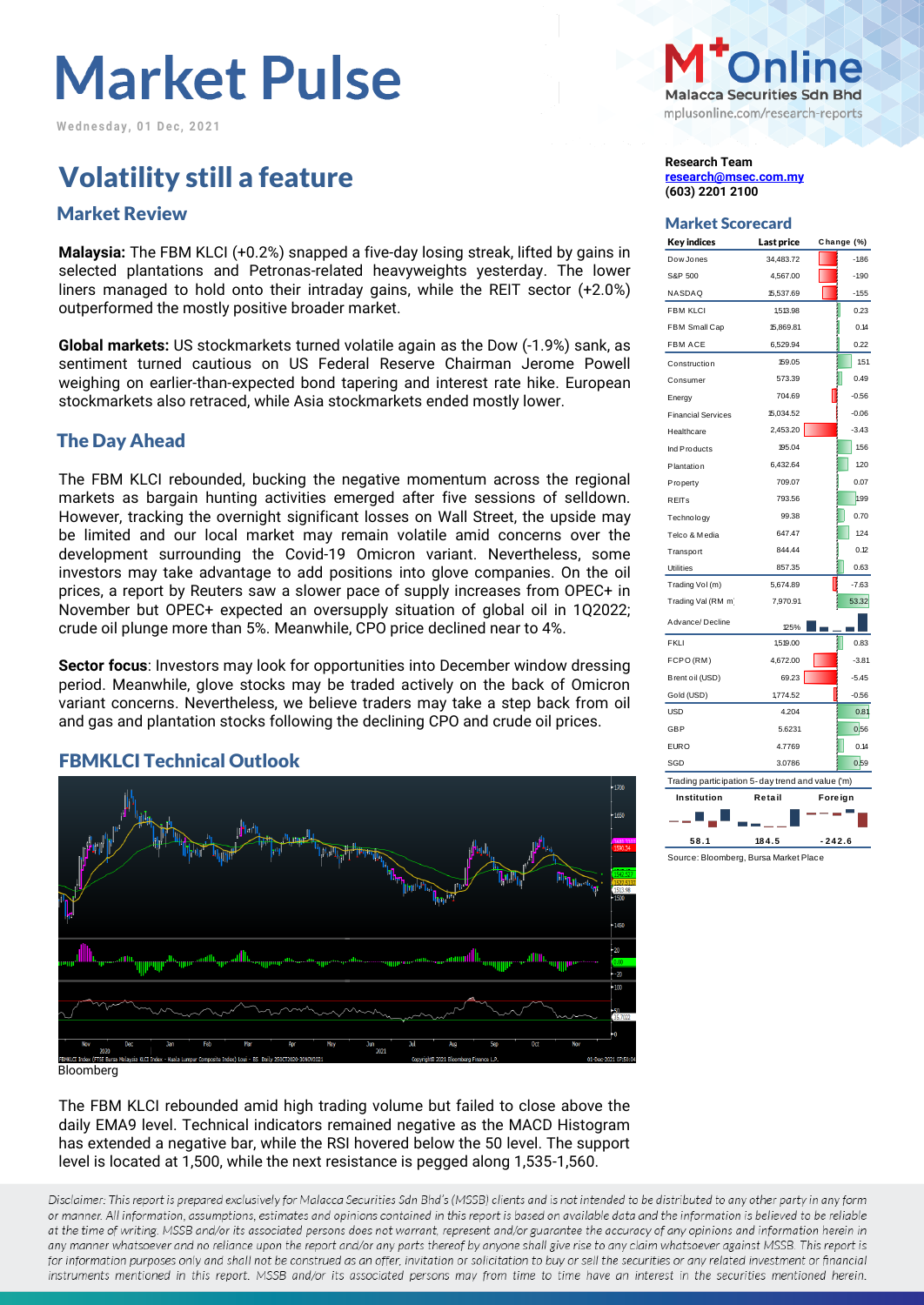## **Market Pulse**

Wednesday, 01 Dec, 2021 2



## Company Brief

**CIMB Group Holdings Bhd**'s 3QFY21 net loss stood at RM100.6m vs. a net profit of RM194.4m, due to a massive non-cash accounting impairment of goodwill of RM1.22bn for its business in Thailand, as well as RM83.0m in intangible assets write-off and accelerated amortisation. Revenue for the quarter declined marginally by 0.4% YoY to RM4.40bn. (The Star)

**Axiata Group Bhd**'s 63.0% owned subsidiary edotco Group Sdn Bhd has acquired a telecommunication infrastructure firm Touch Mindscape Sdn Bhd in deal worth RM1.70bn, expanding the group's tower assets. Touch Mindscape main assets includes 923 telecommunication towers and optical fiber network including backbone trunks and last mile connections. (The Star)

**RHB Bank Bhd**'s 3QFY21 net profit rose 2.1% YoY to RM635.6m, mainly due to higher total income. Revenue for the quarter increased 2.7% YoY to RM3.03bn. (The Edge)

**Tenaga Nasional Bhd** has divested its 100.0% stake in TNB Power Daharki Ltd, which owns a gas turbine power plant in Pakistan, for US\$54.5m (RM229.6m). The divestment marks another significant step in the utility group's strategy to streamline its international portfolio by prioritising growth of renewable energy in its focus markets such as the UK, the rest of Europe, and Southeast Asia. (The Edge)

**Boustead Holdings Bhd**'s 3QFY21 net profit stood at RM55.7m, from a net loss of RM51.8m registered in the previous corresponding quarter, on better performance of its plantation, trading and investment, and pharmaceutical divisions. Revenue for the quarter jumped 94.7% YoY to RM3.68bn. (The Edge)

**FGV Holdings Bhd**'s 3QFY21 net profit jumped 191.8% YoY to RM399.4m, on the back of better operational profit driven by higher crude palm oil price and improved performance of its sugar and logistics sectors. Revenue for the quarter climbed 33.3% YoY to RM5.32bn. (The Edge)

**PPB Group Bhd**'s 3QFY21 net profit slipped 0.9% YoY to RM407.9m, impacted by the prolonged closures as the country imposed nationwide containment measures to contain the Covid-19 pandemic. Revenue for the quarter, however, gained 19.7% YoY to RM1.24bn. (The Edge)

**JAKS Resources Bhd**'s 3QFY21 net profit grew 19.1% YoY to RM31.9m, boosted by its 30.0% share of profit from JAKS Hai Duong Power Company Ltd that amounted to RM43.4m. Revenue for the quarter, however, dropped 51.6% YoY to RM30.6m. (The Edge)

**Berjaya Corp Bhd**'s 1QFY22 net loss widened to RM59.3m, from a net loss of RM59.0m recorded in the previous corresponding quarter, mainly due to the impact of the lockdown on its gaming operation under Sports Toto Malaysia Sdn Bhd. Revenue for the quarter shrank 28.7% YoY to RM1.39bn. (The Edge)

**Mah Sing Group Bhd**'s 3QFY21 net profit rose 54.7% YoY to RM40.2m, mainly driven by higher property sales and revenue recognition of property projects under construction, coupled with the recognition of cost savings arising from the finalisation of certain construction contracts. Revenue for the quarter, however, shrank 6.1% YoY to RM364.6m. (The Edge)

Disclaimer: This report is prepared exclusively for Malacca Securities Sdn Bhd's (MSSB) clients and is not intended to be distributed to any other party in any form or manner. All information, assumptions, estimates and opinions contained in this report is based on available data and the information is believed to be reliable at the time of writing. MSSB and/or its associated persons does not warrant, represent and/or guarantee the accuracy of any opinions and information herein in any manner whatsoever and no reliance upon the report and/or any parts thereof by anyone shall give rise to any claim whatsoever against MSSB. This report is for information purposes only and shall not be construed as an offer, invitation or solicitation to buy or sell the securities or any related investment or financial instruments mentioned in this report. MSSB and/or its associated persons may from time to time have an interest in the securities mentioned herein.